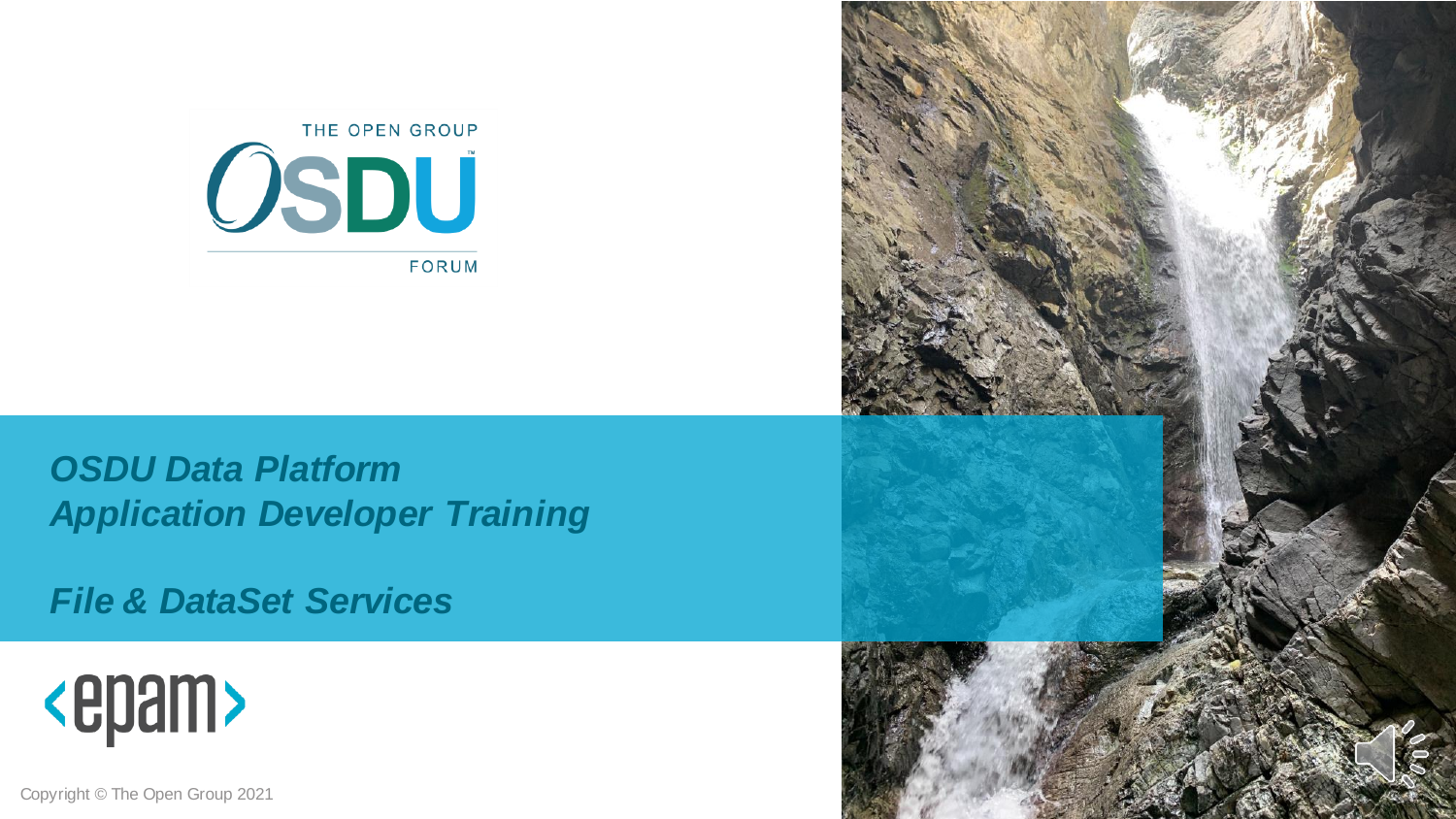## **Source Files and Services**

» The File and DataSet Services deal with *source files*

» They also provide API endpoints to upload and download source files

» *Source files* hold information about work product components (well logs, trajectories, markers, etc.) in the LAS, CSV, etc. formats

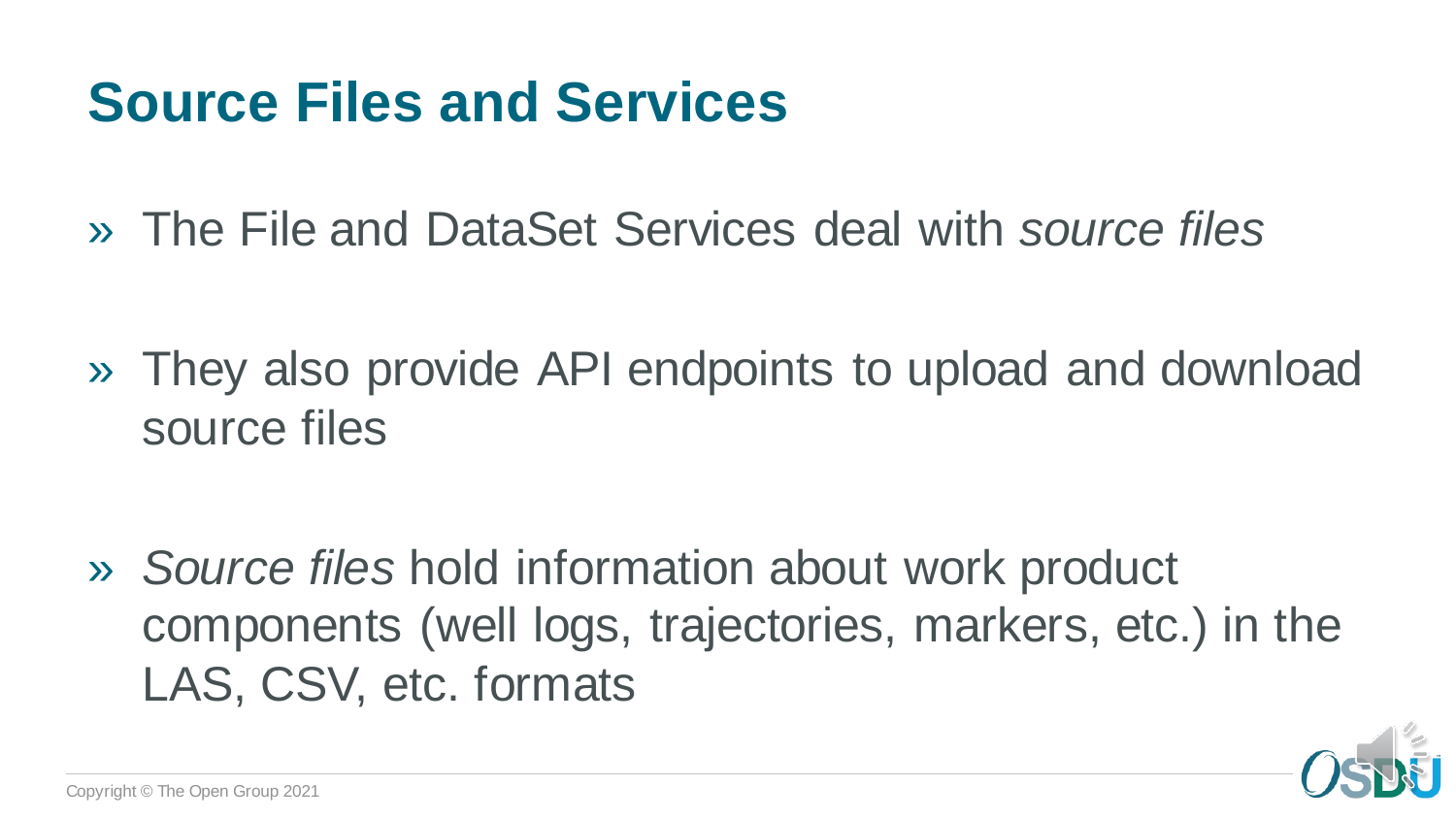# **File Service: File Uploading Process**

- » Information about the file is stored in *metadata*
- » File metadata is a record in the OSDU Data Platform



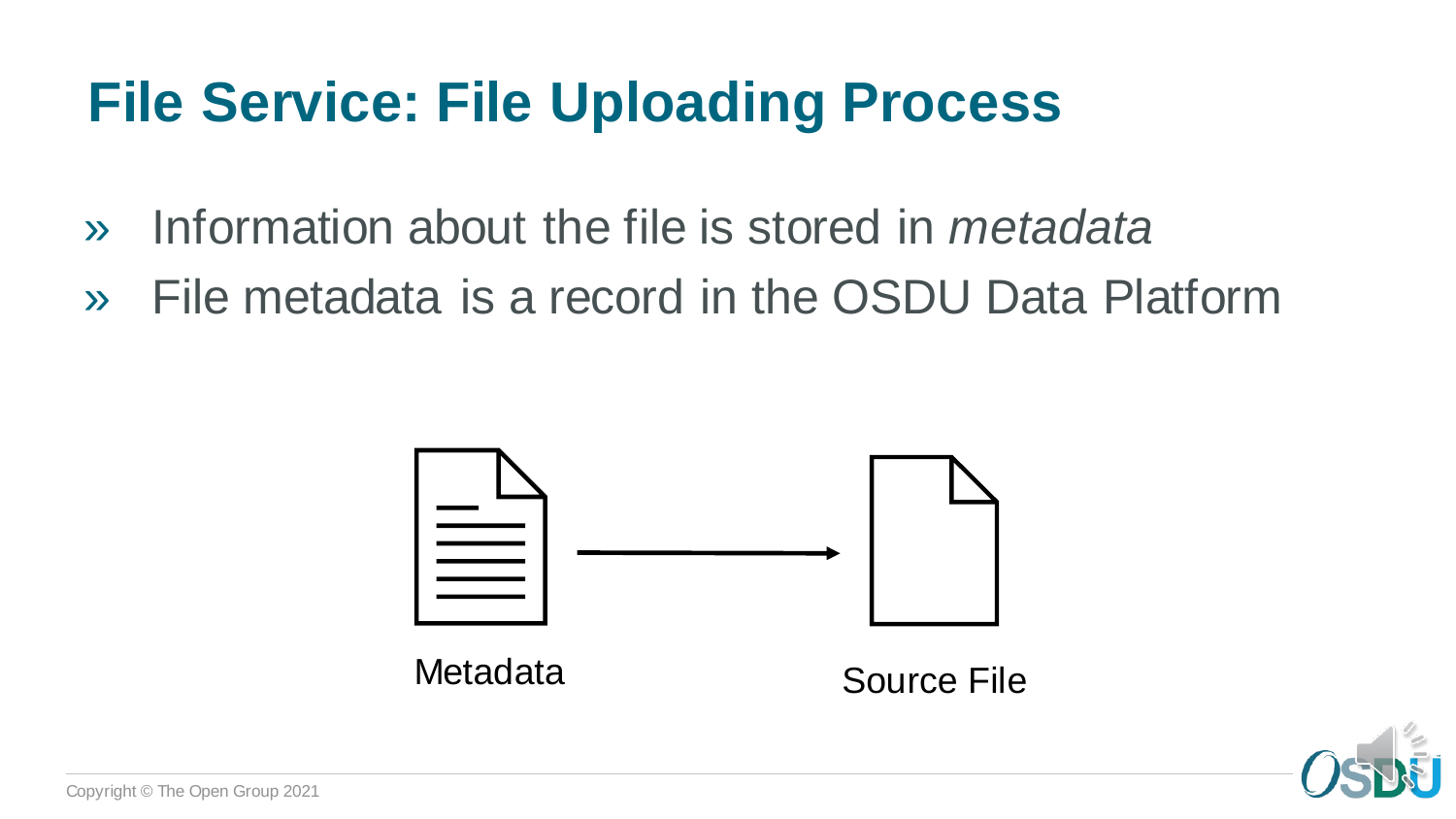### **File Service: File Ingestion Process**



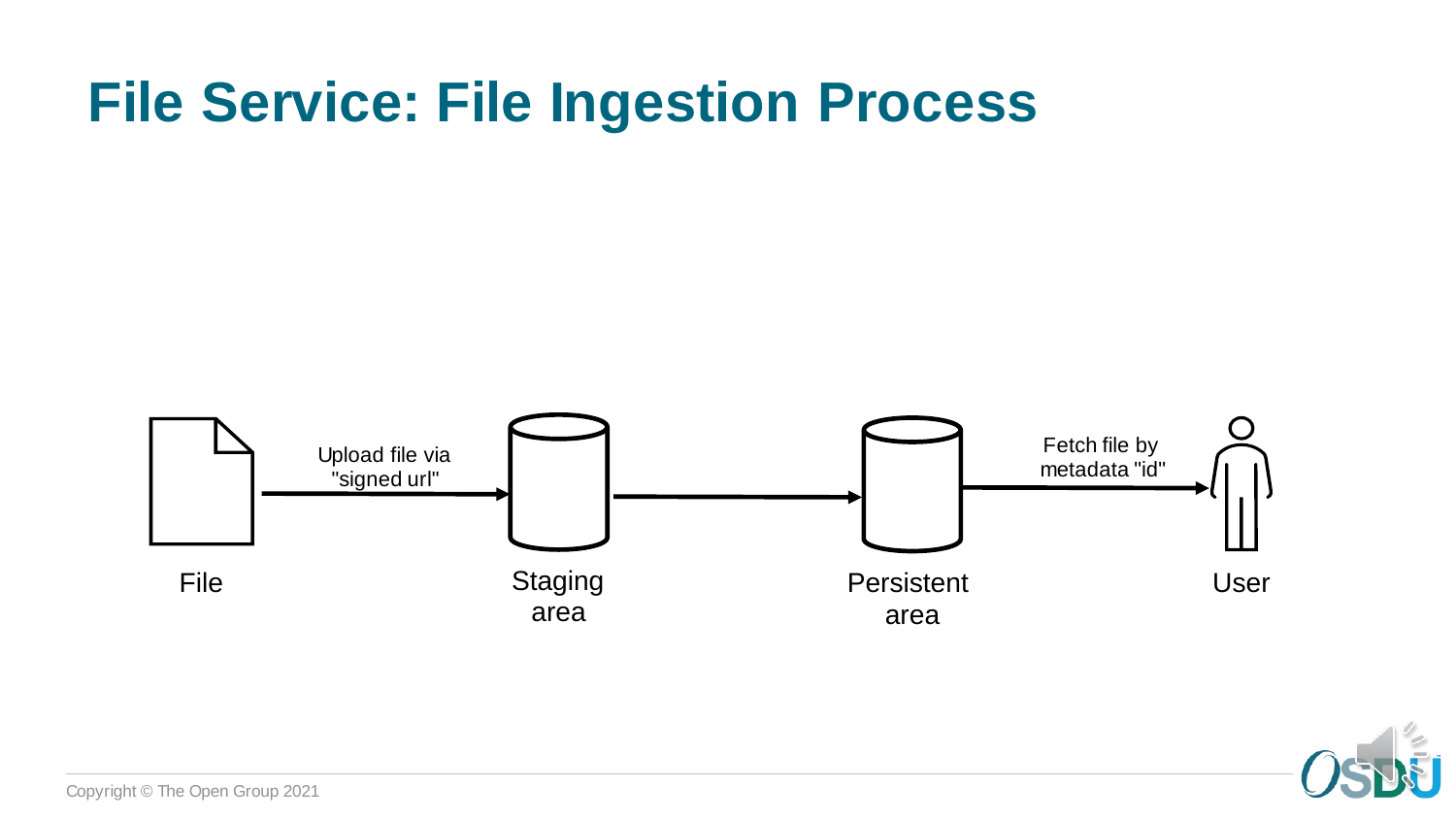### **Dataset Service**

- » The File Service does not work with collections
- » The Dataset Service works with datasets instead of a single file
- » The Dataset service requires that OSDU Data Platform's services are registered per dataset schema type. E.g.: *'dataset--File.\*' -> Service 1, 'dataset--FileCollection.\*' -> Service 2.*
- » This services defines the workflows to upload and retrieve source files and register metadata.